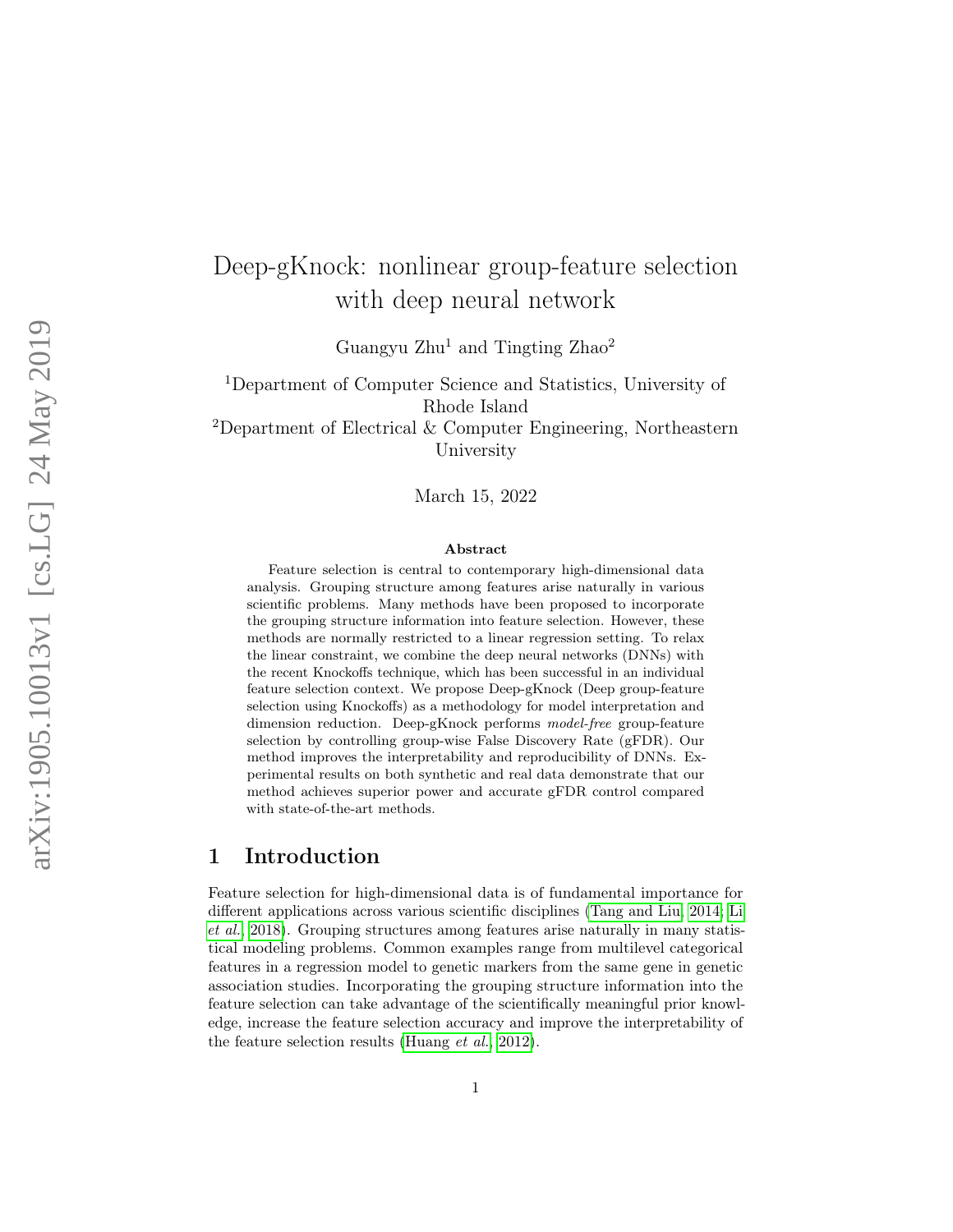In this paper, we focus on group-feature selection as an approach for model interpretation and dimension reduction in both linear and nonlinear contexts. Our method can achieve stable feature selection results in a high dimensional setting when  $p > n$ , which is usually a challenging problem for existing methods, where  $p$  is the number of features and  $n$  is the number of samples.

Group feature selection has been studied from different perspectives. The group-Lasso, a generalization of the Lasso [\(Tibshirani, 1996\)](#page-12-2), has been proposed as a mainstream approach to conduct group-wise feature selection [\(Yuan and](#page-12-3) [Lin, 2006\)](#page-12-3). To relax the linear constraint, [Meier](#page-12-4) et al. [\(2008\)](#page-12-4) extended the group-Lasso from linear regression to logistic regression. To speed up the computation for group-Lasso, [Yang and Zou](#page-12-5) [\(2015\)](#page-12-5) have further developed a more computationally tractable and efficient algorithm.

However, researchers have found that the feature selection results by Lasso and group-Lasso are sensitive to the choices of tuning parameters [\(Tibshirani,](#page-12-2) [1996;](#page-12-2) Su [et al.](#page-12-6), [2016\)](#page-12-6). In practice, the tuning parameter is often chosen by cross-validation (CV). But it has been reported that in the high-dimensional settings the widely adopted CV typically tends to select a large number of false features [\(Bogdan](#page-11-1) et al., [2015\)](#page-11-1). In order to ensure the selected features are correct and replicable, several methods have been proposed to preform feature selection while controlling the false discovery rate (FDR)—the expected fraction of false selections among all selections.

Among them, Sorted L-One Penalized Estimation (SLOPE) [\(Bogdan](#page-11-1) *et al.*, [2015\)](#page-11-1) and Knockoffs [\(Barber](#page-11-2) et al., [2015;](#page-11-2) [Candes](#page-11-3) et al., [2018\)](#page-11-3) are the state-ofthe-art methods and have received the most attention. SLOPE was proposed to control the FDR in the classical multiple linear regression setting. SLOPE is defined to be the solution to a penalized objective function:

$$
\argmin_b \left\{ \frac{1}{2} ||y - Xb||^2 + J_{\lambda}(b) \right\},\
$$

where  $J_{\lambda}(b) = \sum_{i=1} \lambda_i |b|_{(i)}$ , with  $b \in \mathbb{R}^p$ ,  $\lambda_1 \geq \cdots \geq \lambda_p \geq 0$ , and  $|b|_{(1)} \geq \cdots \geq$  $|b|_{(p)}$  is the vector of sorted absolute values of coordinates of b. [Brzyski](#page-11-4) *et al.* [\(2018\)](#page-11-4) extended SLOPE method as group-SLOPE to perform group-feature selection but it is limited to linear regression.

The notion of Knockoffs was first introduced in [Barber](#page-11-2) et al. [\(2015\)](#page-11-2) and improved as Model-X Knockoffs by [Candes](#page-11-3) et al. [\(2018\)](#page-11-3). The Knockoffs variables serve as negative controls and help identify the truly important features by comparing the feature importance between original and their Knockoffs counterpart. Originally, it is constrained to homoscedastic linear models with  $n \geq p$  [\(Barber](#page-11-2) [et al.](#page-11-2), [2015\)](#page-11-2) and later extended to a group-sparse linear regression setting by [Dai and Barber](#page-11-5) [\(2016\)](#page-11-5).

In the state-of-the-art directions of SLOPE and Knockoffs, Group-SLOPE [\(Brzyski](#page-11-4) et al., [2018\)](#page-11-4) and group-Knockoffs [\(Dai and Barber, 2016\)](#page-11-5) are the only solution for group-feature selection. However, they suffer from the following limitations. (1) group-Knockoffs can only handle linear regression and are restricted to the  $n > p$  setting. (2) group-SLOPE can only deal with linear regression and can not achieve robust feature selection results in a high dimensional setting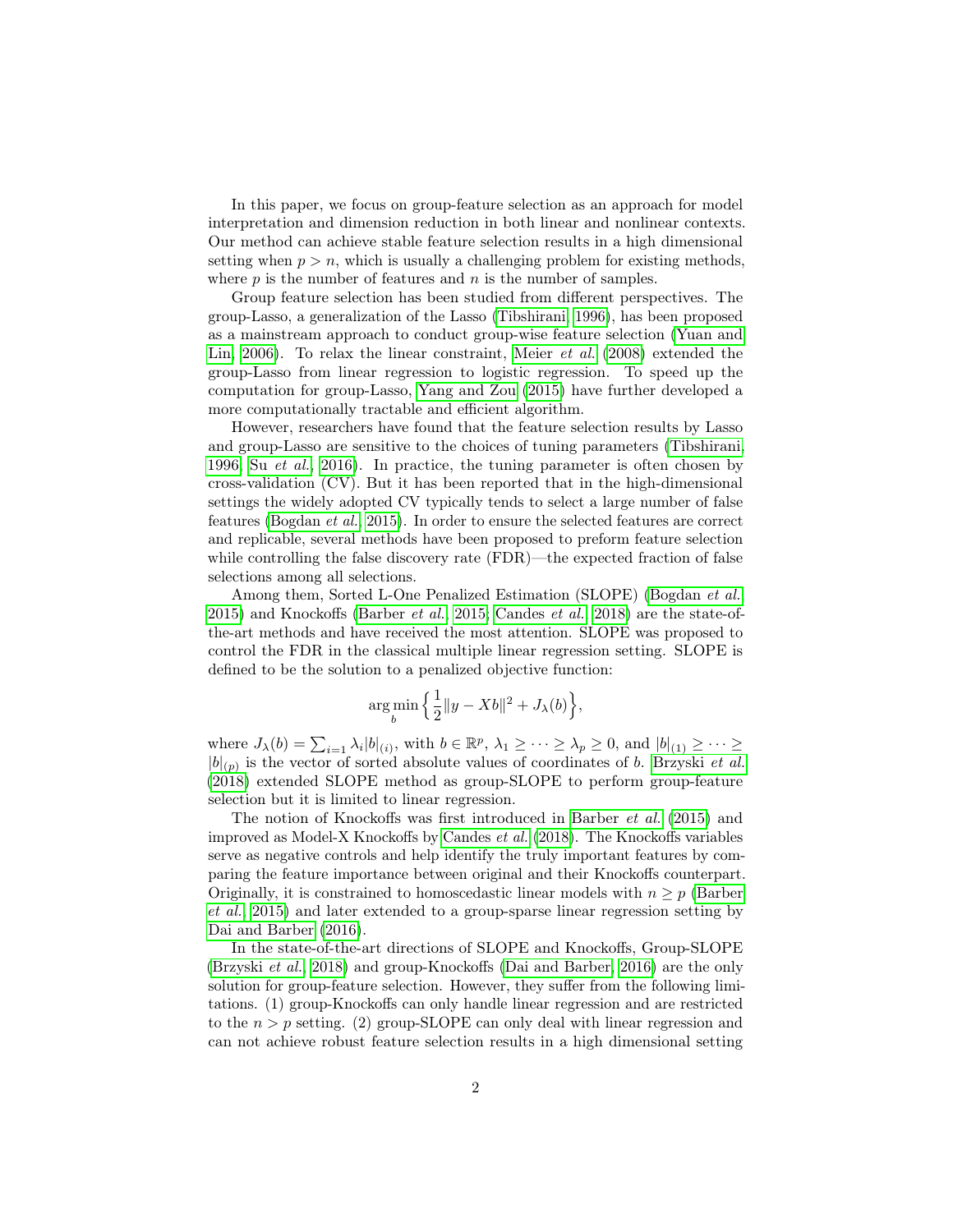when  $p > n$ . (3) group-SLOPE does not provide end-to-end group-wise feature selection and requires groups of features to be orthogonal to each other.

To resolve all the limitations, we propose Deep-gKnock (Deep group-feature selection using Knockoffs), which combines Model-X Knockoffs and Deep neural networks (DNNs) to perform model-free group-feature selection in both linear and nonlinear contexts while controlling the group-wise FDR. DNNs are a natural choice to modeling complex nonlinear relationships and performing end-to-end deep representation learning [\(Kingma and Welling, 2013\)](#page-11-6) for high dimensional data. However, DNNs are often treated as black-box due to its lack of interpretability and reproducibility. Based on [Chen](#page-11-7) et al. [\(2018\)](#page-11-7)'s work on individual level feature selection on DNNs, Deep-gKnock constructs group Knockoffs features to perform group-feature selection for DNNs.

Figure [1](#page-2-0) provides an overview for our Deep-gKnock procedure, which includes (1) generate Group Knockoffs features; (2) incorporate original features and Group Knockoffs features into a DNN architecture to compute Knockoffs statistic; and (3) filtering out the unimportant group-feature using Knockoffs statistic. Experiment results demonstrate that our method achieves superior power and accurate FDR control compared with state-of-the-art methods.



<span id="page-2-0"></span>Figure 1: A graphical illustration of three steps of Deep-gKnock. This figure is best viewed in color.

To summarize, we make the following contributions: (1) end-to-end groupwise feature selection and deep representations for a  $p > n$  setting; (2) flexible modeling framework in a DNN context with enhanced interpretability and reproducibility; (3) superior performance in terms of power and controlled groupwise false discovery rate for sythetic and real data analysis in both linear and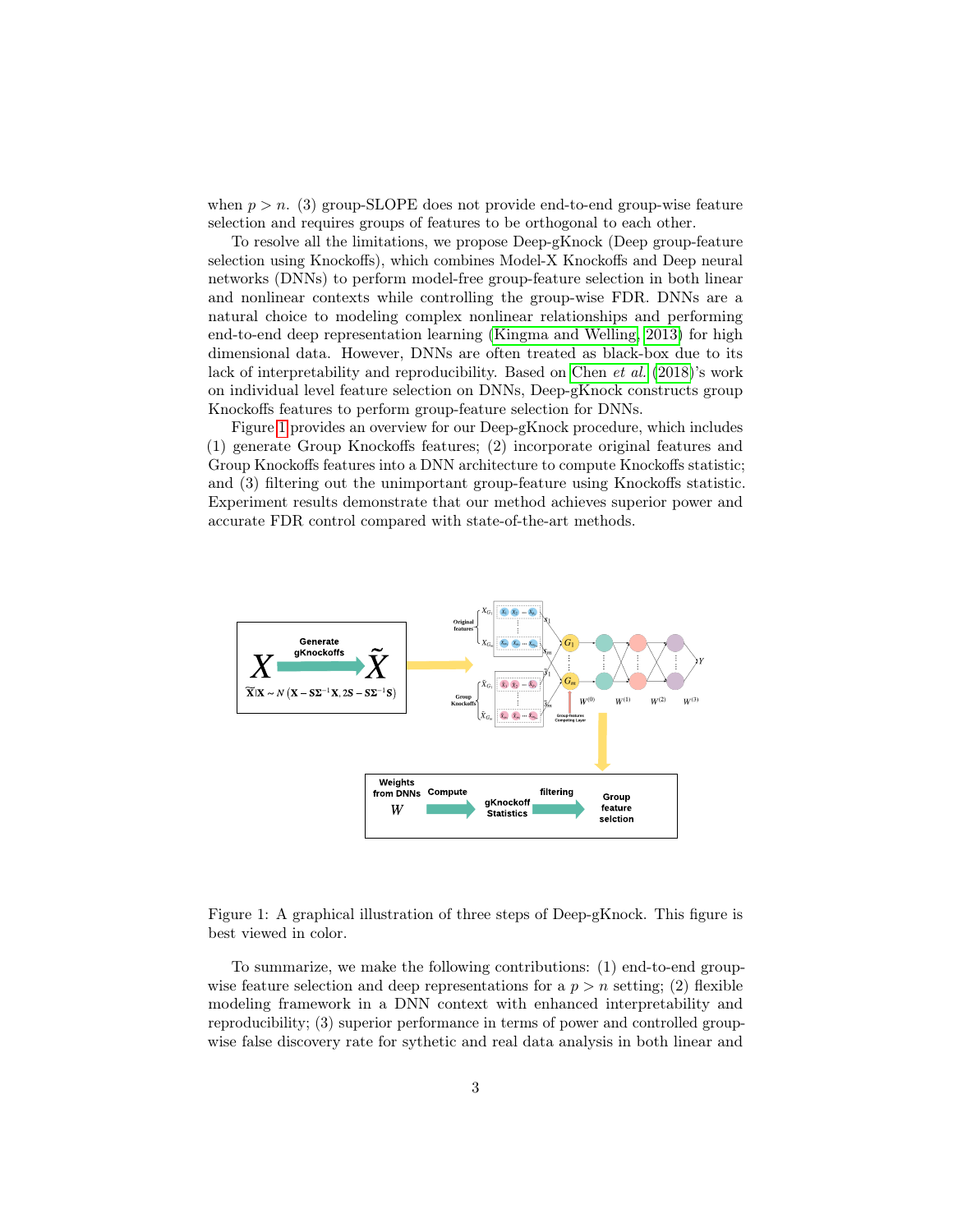nonlinear settings.

### 2 Background

### <span id="page-3-0"></span>2.1 Problem statement

In our problem, we have  $n$  independent and identically distributed (i.i.d) observations  $\mathbf{X}_i, Y_i$ , where  $\mathbf{X}_i \in \mathbb{R}^p$ ,  $Y_i \in \mathbb{R}$ ,  $i = 1, ..., n$ . We use  $\mathbf{X}_i$  to denote the feature vector and  $Y_i$  to denote the scalar response variable. Denote  $\chi = \{1, 2, \ldots, p\}$ . We assume there exists group structure within the p features, which can be partitioned into m groups with group sizes  $p_1, \ldots, p_m$ . The index of the features in the jth group is denoted as  $G_j$ , where  $|G_j| = p_j$ . It satisfies that  $G_j \subset \chi$  for  $j = 1, 2, \ldots, m$ ,  $\cup_{j=1}^m G_j = \chi$  and  $\cap_{j=1}^m G_j = \emptyset$ . Assume that there exists a subset  $S_0 \subset \{1, \ldots, m\}$  such that conditional on the groups of features in  $S_0$ , the response  $Y_i$  is independent of groups of features in the complement  $\mathcal{S}_0^c$ . Denote  $\hat{\mathcal{S}} \subset \{1, \ldots, m\}$  as the set of all the selected groups of features. Our goal is to ensure high true positive rate (TPR) defined as  $TPR = \frac{|\hat{S} \cap S_0|}{|S_0|}$  while controlling the group-wise false discover rate (gFDR), which is the expected proportion of irrelevant groups among all groups of features selected and defined as

$$
\mathrm{gFDR}=\mathrm{E}\left[\frac{|\hat{\mathcal{S}}\cap\mathcal{S}_0^c|}{\mathrm{max}\{|\hat{\mathcal{S}}|,1\}}\right].
$$

#### 2.2 Model-X Knockoffs framework review

The Knockoffs features are constructed as negative controls to help identify the truly important features by comparing the feature importance between the original and their Knockoffs counterpart. Model-X Knockoffs features are generated to perfectly mimic the arbitrary dependence structure among the original features but are conditionally independent of the response given the original features. However, Model-X Knockoffs procedure [\(Candes](#page-11-3) et al., [2018\)](#page-11-3) are only able to construct Knockoffs variables for individual feature selection. Our deep-gKnock procedure described in Section [3](#page-5-0) extends Model-X Knockoffs procedure to generate group Knockoffs features, which allows group structure among features.

For better understanding, we review the Model-X Knockoffs method first. Model-X Knockoffs is designed for the individual feature selection and does not consider the grouping structure among features. So the  $S_0$ ,  $\hat{S}$  are defined to the indexs of individual features, which are different from definitions in Section [2.1](#page-3-0) . Model-X Knockoffs method assume that there exists a subset  $\mathcal{S}_0 \subset \{1, \ldots, p\}$ such that conditional on the features in  $S_0$ , the response  $Y_i$  is independent of features in the complement  $\mathcal{S}_0^c$ .  $\hat{\mathcal{S}} \subset \{1, \ldots, p\}$  denotes the set of all the selected individual features.

We start this section with the Model-X Knockoffs feature definition, followed by the Knockoffs feature generation process and end with the filtering process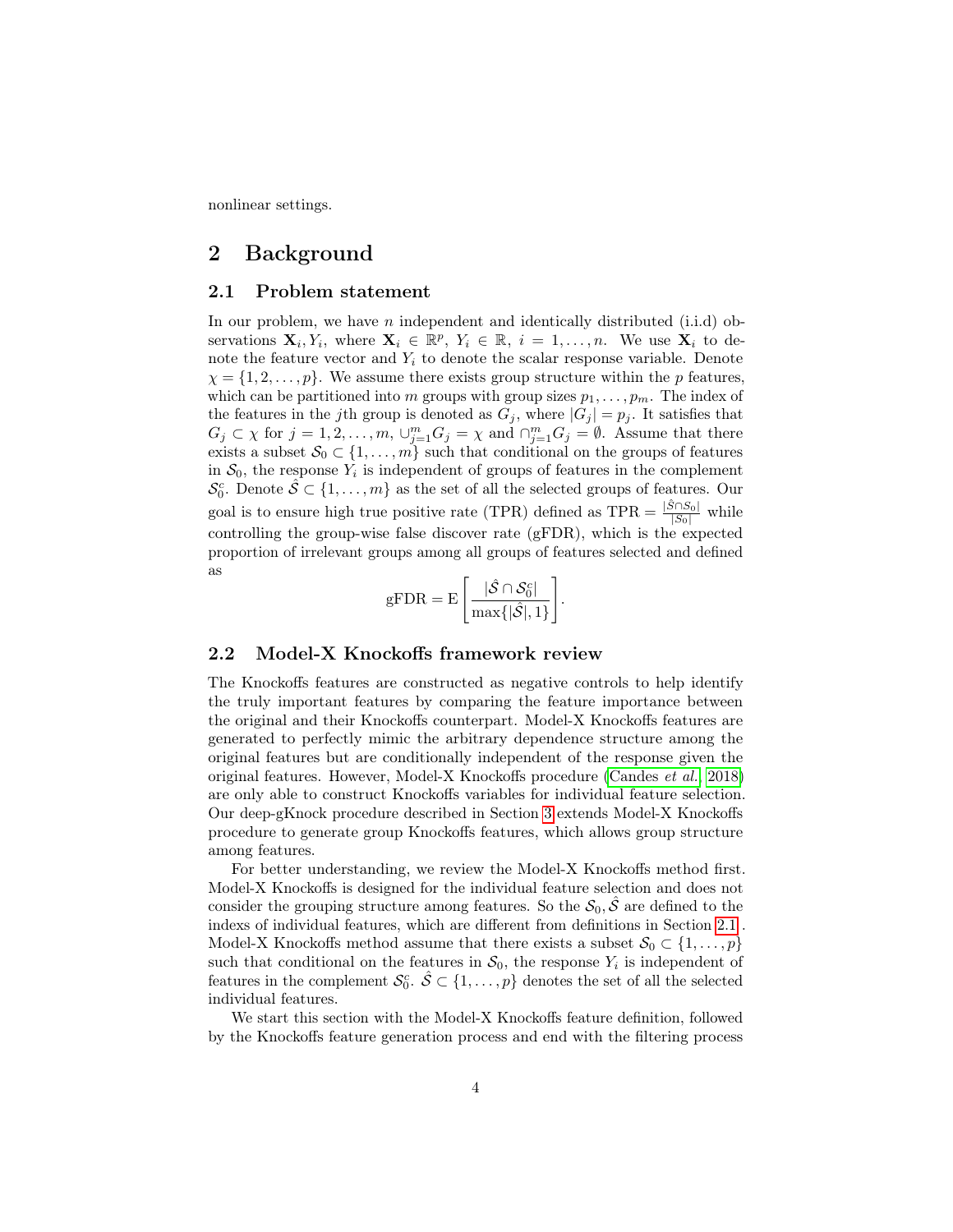for feature selection.

<span id="page-4-0"></span>**Definition 1** [\(Candes](#page-11-3) *et al.* [\(2018\)](#page-11-3)). Suppose the family of random features  $X =$  $(X_1, \dots, X_p)^T$ . Model-X Knockoffs features for **X** are a new family of random features  $\widetilde{\mathbf{X}} = (\widetilde{X}_1, \cdots, \widetilde{X}_p)^T$  that satisfies two properties: (1)  $(\mathbf{X}, \widetilde{\mathbf{X}})_{\text{swap}(\mathcal{S})} \stackrel{\text{d}}{=}$  $(\mathbf{X}, \widetilde{\mathbf{X}})$  for any subset  $\mathcal{S} \subset \{1, \cdots, p\}$ , where swap $(\mathcal{S})$  means swapping  $\widetilde{X}_j$  and  $\tilde{X}_j$  for each  $j \in \mathcal{S}$  and  $\stackrel{d}{=}$  denotes equal in distribution, and (2)  $\tilde{\mathbf{X}} \perp Y | \mathbf{X}$ , i.e.,  $\tilde{\mathbf{X}}$ is independent of response  $Y$  given feature  $X$ .

From this definition, we can see that model-X Knockoffs feature  $\tilde{X}_j$ 's mimic dependency structure among the original features  $X_j$ 's and are independent of the response Y given  $X_i$ 's. By comparing the original features **X** with the Knockoffs features **X**, FDR can be controlled at target level q. When  $X \sim N(0, \Sigma)$  with the covariance matrix  $\Sigma \in \mathbb{R}^{p \times p}$ , we can construct the model-X Knockoffs features  $\tilde{\mathbf{X}}$  characterized in Definition [1](#page-4-0) as

<span id="page-4-1"></span>
$$
\widetilde{\mathbf{X}}|\mathbf{X} \sim N(\mathbf{X} - \text{diag}\{\mathbf{s}\}\mathbf{\Sigma}^{-1}\mathbf{X}, 2\text{diag}\{\mathbf{s}\} - \text{diag}\{\mathbf{s}\}\mathbf{\Sigma}^{-1}\text{diag}\{\mathbf{s}\}).
$$
 (1)

Here diag $\{s\}$  with all components of  $s \in \mathbb{R}^p$  being positive is a diagonal matrix with requirement that the conditional covariance matrix in Equation [1](#page-4-1) is positive definite. Following the above Knockoffs construction, the joint distribution of the original features and the Model-X Knockoffs features is

$$
(\widetilde{\mathbf{X}}, \mathbf{X}) \sim N\left(\begin{pmatrix}0\\0\end{pmatrix}, \begin{pmatrix}\Sigma & \Sigma - \text{diag}\{\mathbf{s}\}\\ \Sigma - \text{diag}\{\mathbf{s}\}\end{pmatrix}\right). \tag{2}
$$

<span id="page-4-3"></span>To ensure high power in distinguishing **X** and  $\tilde{\mathbf{X}}$ , it is desired that the constructed Knockoffs features  $X$  deviate from the original features  $X$ . This indicates larger components of s are preferred since  $Cov(\mathbf{X}, \mathbf{X}) = \Sigma - \text{diag}\{\mathbf{s}\}.$ In a setting where the features are normalized, i.e.  $\Sigma_{ij} = 1$  for all j, we would like to have  $Cor(X_j, \tilde{X}_k) = 1 - s_j$  as close to zero as possible. One way to choose s is the equicorrelated construction [\(Barber and Candès, 2016\)](#page-11-8), which uses

<span id="page-4-2"></span>
$$
s_j^{\text{EQ}} = 2\lambda_{\min}(\mathbf{\Sigma}) \wedge 1 \text{ for all } j.
$$

Then we define the Knockoffs statistic  $W_j$  for each feature  $X_j, j \in \{1, \ldots, p\}$ , which is used in the filtering process to perform feature selection. A large positive value of  $W_j$  providing evidence that  $X_j$  is important. This statistic depends on  $\mathbf{X}, \widetilde{\mathbf{X}}$  and Y, i.e.  $W_j = w_j((\mathbf{X}, \widetilde{\mathbf{X}}), Y)$  for some function  $w_j$ . This function  $w_j$ must satisfy the following flip-sign property:

$$
w_j\left( [\mathbf{X}, \widetilde{\mathbf{X}}]_{\text{swap}(S)}, y \right) = \begin{cases} w_j([\mathbf{X}, \widetilde{\mathbf{X}}], y), & j \notin S \\ -w_j([\mathbf{X}, \widetilde{\mathbf{X}}], y), & j \in S \end{cases}
$$
(3)

[Candes](#page-11-3) et al. [\(2018\)](#page-11-3) construct the Knockoffs statistic by performing Lasso on the original features  $\bf{X}$  augmented with Knockoffs  $\bf{X}$ 

$$
\min_{b\in\mathbb{R}^{2p}}\frac{1}{2}\|y-[\mathbf{X},\widetilde{\mathbf{X}}]b\|_2^2+\lambda\|b\|_1,
$$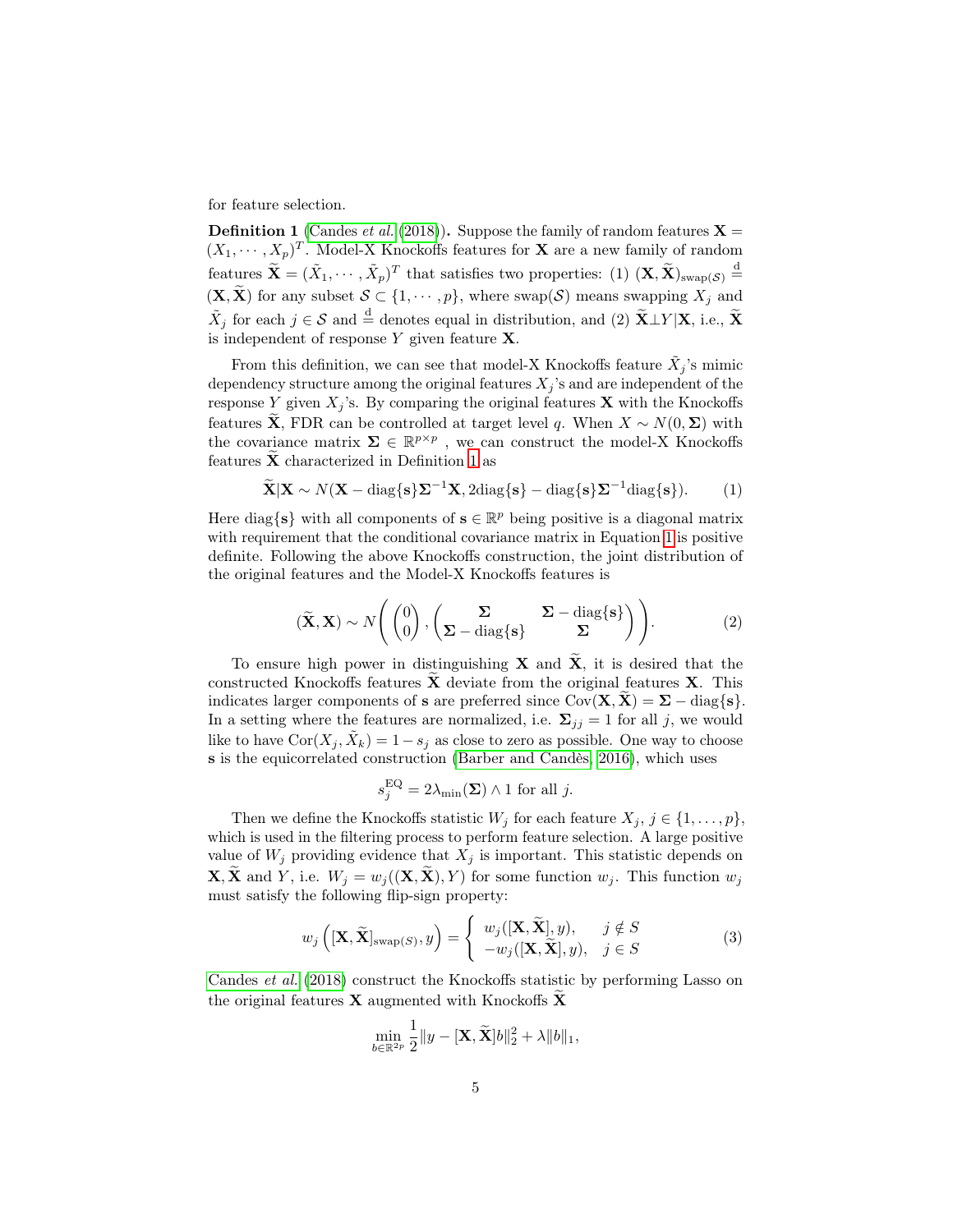which provides Lasso coefficients  $b_1, \ldots, b_{2p}$ . The statistic  $W_j$  is set to be the Lasso coefficient difference given by

$$
W_j = |b_j| - |b_{j+p}|
$$

After obtaining the Knockoffs statistic satisfying [\(3\)](#page-4-2), Theorem [2](#page-5-1) from [Candes](#page-11-3) [et al.](#page-11-3) [\(2018\)](#page-11-3) provides feature selection procedure with controlled FDR.

<span id="page-5-1"></span>**Theorem 2** [\(Candes](#page-11-3) *et al.* [\(2018\)](#page-11-3)). Let  $q \in [0,1]$ . Given statistic,  $W_1, \ldots, W_p$ satifying [\(3\)](#page-4-2), let

$$
\tau = \min \left\{ t > 0 : \frac{1 + \# \{ j : W_j \le -t \}}{\# \{ j : W_j \ge t \}} \le q \right\}
$$

Then the procedure selecting the features  $\hat{S} = \{l : W_j \geq \tau\}$ , controls the FDR at level q.

### <span id="page-5-0"></span>3 Deep group-feature selection using Knockoffs

#### 3.1 Constructing Group Knockoffs features

The original Knockoffs construction [\(Candes](#page-11-3) et al., [2018\)](#page-11-3) does not take group structure among different features into account and requires stronger constraint. When there exists high correlation between features  $X_j$  and  $\tilde{X}_j$ , [Candes](#page-11-3) *et al.* [\(2018\)](#page-11-3)'s method requires that the values of s to be extremely small in order to ensure the covariance matrix in Equation [\(2\)](#page-4-3) is positive semi-definite. However, smaller values of  $s$  will fail to detect the difference between  $X$  and  $X$ , which will lead to a decrease in the power of detecting the true positive features. In a group-sparse setting, we relax this requirement by proposing our Group Knockoffs features in Definition [3](#page-5-2) to increase the power.

<span id="page-5-2"></span>Definition 3 (Group Knockoffs features). Suppose the family of random features  $\mathbf{X} = (X_1, \dots, X_p)^T$  has group structure, where the p features are partitioned into m groups,  $G_1, \ldots, G_m \subset \chi = \{1, \ldots, p\}$ , with group sizes  $p_1, \ldots, p_m, \cup_{j=1}^m G_j =$  $\chi$  and  $\bigcap_{j=1}^{m} G_j = \emptyset$ . Group Knockoffs features for  $\mathbf{X} = (X_1, \dots, X_p)^T$  are a new family of random features  $\widetilde{\mathbf{X}} = (\widetilde{X}_1, \cdots, \widetilde{X}_p)^T$  that satisfies two properties: (1)  $(\mathbf{X}, \widetilde{\mathbf{X}})_{\text{swap}(\mathcal{S})} \stackrel{\text{d}}{=} (\mathbf{X}, \widetilde{\mathbf{X}})$  for any subset  $\mathcal{S} \subset \{1, \cdots, m\}$ , where swap( $\mathcal{S}$ ) means swapping  $\mathbf{X}_{G_j}$  and  $\widetilde{\mathbf{X}}_{G_j}$  for each  $j \in \mathcal{S}$  and  $\overset{\text{d}}{=}$  denotes equal in distribution, and (2)  $\mathbf{X} \perp Y | \mathbf{X}$ , i.e.,  $\mathbf{X}$  is independent of the response Y given feature X.

We see from this definition, that the Group Knockoffs features  $\tilde{X}_j$ 's mimic the group-wise dependency structure among the original features  $X_j$ 's and are independent of the response Y given  $X_j$ 's. When  $X \sim N(0, \Sigma)$ , the joint distribution obeying Definition [3](#page-5-2) is

$$
(\widetilde{\mathbf{X}}, \mathbf{X}) \sim N\left(\begin{pmatrix}0\\0\end{pmatrix}, \begin{pmatrix}\Sigma & \Sigma - \mathbf{S} \\ \Sigma - \mathbf{S} & \Sigma\end{pmatrix}\right).
$$
 (4)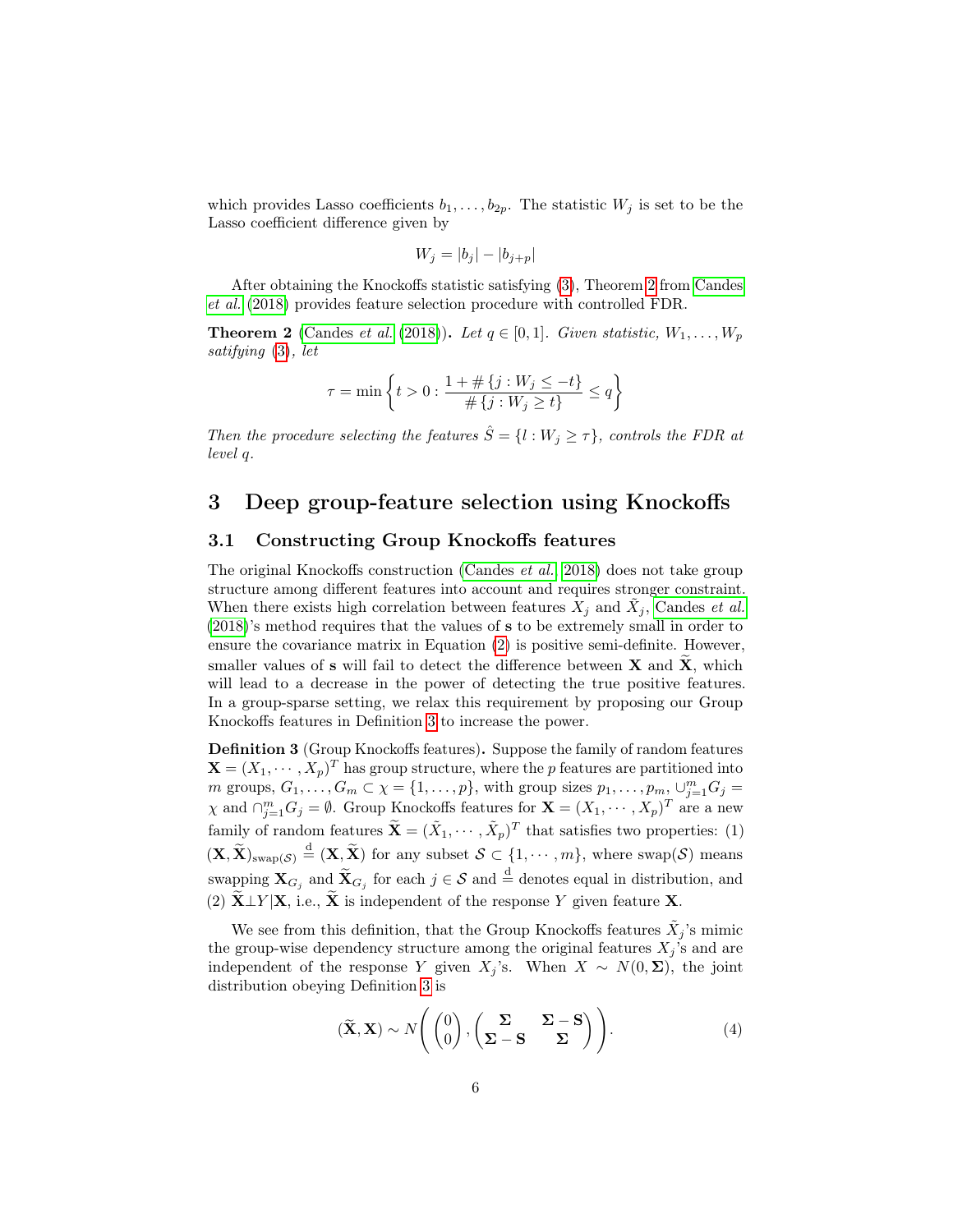where  $\mathbf{S} = \text{diag}(\mathbf{S}_1, \dots, \mathbf{S}_m) \prec 2\Sigma$  is a group-block-diagonal matrix.

We construct the Group Knockoffs features by sampling the Knockoffs vector X from the conditional distribution

$$
\widetilde{\mathbf{X}}|\mathbf{X} \sim N(\mathbf{X} - \mathbf{S}\Sigma^{-1}\mathbf{X}, 2\mathbf{S} - \mathbf{S}\Sigma^{-1}\mathbf{S}).
$$
\n(5)

Follow [Dai and Barber](#page-11-5) [\(2016\)](#page-11-5), the group-block-diagonal matrix  $S = diag(S_1, \ldots, S_m)$ satisfying  $\mathbf{S} \prec 2\mathbf{\Sigma}$  can be constructed with

$$
\mathbf{S}_i = \eta \mathbf{\Sigma}_{G_i, G_i}, \text{ where } \eta = 2\lambda_{\min}(\mathbf{D\Sigma}\mathbf{D}) \wedge 1, \ \mathbf{D} = \text{diag}\{\mathbf{\Sigma}_{G_1G_1}^{-1/2}, \dots, \mathbf{\Sigma}_{G_mG_m}^{-1/2}\}.
$$

#### 3.2 Deep neural networks for Group Knockoffs features

Once the Group Knockoffs features are constructed, following similar idea in DeepPINK (Lu  $et$  al., [2018\)](#page-12-7), we feed them into a new DNN structure to obtain gKnock statistic. The structure of the network is shown in Figure [2.](#page-7-0)

In the first layer, we feed  $(X, X)$  into a Group-feature Competing Layer containing m filters,  $G_1, \ldots, G_m$ . The jth filter  $G_j$  connects group-feature  $\mathbf{X}_{G_j}$ and its Knockoffs counterpart  $X_{G_j}$ . We use a linear activation function in this layer to encourage the competition between group-feature and its Knockoffs counterpart. Intuitively, if the group-feature  $\mathbf{X}_{G_j}$  are important, we expect the magnitude of  $S_j$  being much larger than  $\tilde{S}_j$ , and if the the group-feature  $\mathbf{X}_{G_j}$ are not important, we expect the magnitude  $S_j$  and  $\tilde{S}_j$  are similar.

We then feed the output of the Group-feature Competing Layer into a fully connected multilayer perceptron (MLP) to learn a non-linear mapping to the response Y. We use  $W^{(0)} \in \mathbb{R}^{m \times 1}$  to denote the weight vector connecting the Group-features Competing Layer to the MLP. The MLP has two hidden layers, each containing  $m$  neurons, and ReLU activation and  $L_1$ -regularization are used, as shown in Figure [2.](#page-7-0) We use  $W^{(1)} \in \mathbb{R}^{m \times m}$  to denote the weight matrix connecting the input vector to the first hidden layer. Similarly, we use  $W^{(2)} \in \mathbb{R}^{m \times m}$  as the weight matrix connecting two hidden layers and  $W^{(3)} \in \mathbb{R}^{m \times 1}$  as the weight matrix connecting second hidden layer to the output  $Y$ .

#### 3.3 gKnock statistic

After the DNN is trained, we compute gKnock statistic based on the weights to evaluate the importance of group-feature. Firstly, we use  $\mathbf{z} = (\|S_1\|_2^2/p_1, \ldots, \|S_m\|_2^2/p_m)^T$ and  $\tilde{\mathbf{z}} = (\|\tilde{S}_1\|_2^2/p_1, \ldots, \|\tilde{S}_m\|_2^2/p_m)^T$  to represent the relative importance between  $\mathbf{X}_{G_j}$  and  $\mathbf{X}_{G_j}$  j = 1, ..., m. Secondly, we assess the relative importance of the jth group-feature among all m group-feature by  $\mathbf{w} = W^{(0)} \circ$  $(W^{(1)}W^{(2)}W^{(3)}) \in \mathbb{R}^{m \times 1}$ , where  $\circ$  denotes the Schur (entrywise) matrix product. Thirdly, the importance measures for  $\mathbf{X}_{G_j}$  and  $\mathbf{X}_{G_j}$  are provided by

$$
Z_j = ||S_j||_2^2 \times w_j \quad \text{and} \quad \tilde{Z}_j = ||\tilde{S}_j||_2^2 \times \tilde{w}_j.
$$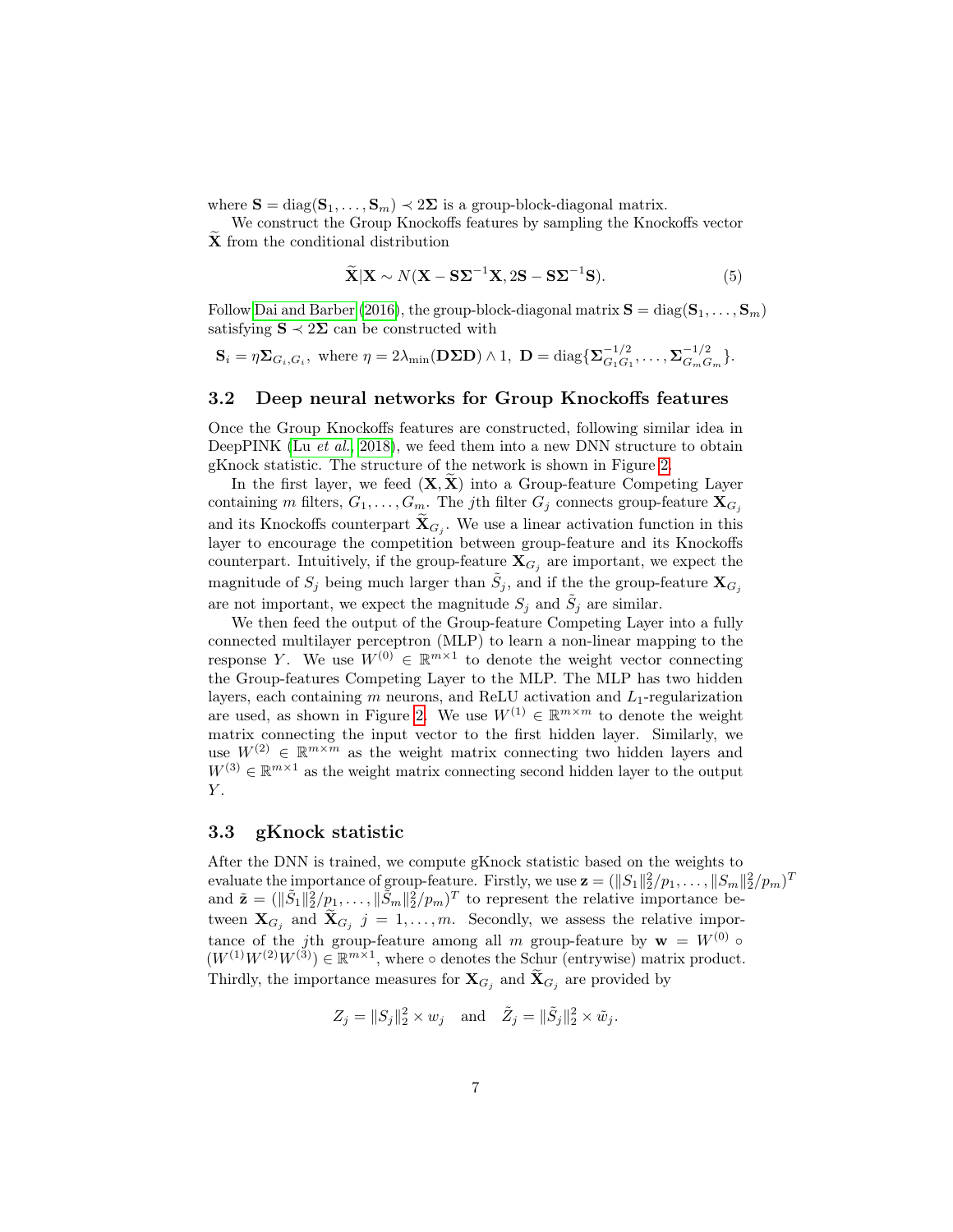

Figure 2: A graphical demonstration of the DNN structure for Deep-gKnock. This figure is best viewed in color.

Finally, we define the gKnock statistic as

<span id="page-7-0"></span>
$$
W_j = Z_j^2 - \tilde{Z}_j^2, \quad j = 1, \dots, m
$$

and the same filtering process as Theorem [2](#page-5-1) is applied to the  $W_i$ 's to select group-feature.

## <span id="page-7-3"></span>4 Simulation studies

We evaluate the performance of our method both in Gaussian linear regression model [\(6\)](#page-7-1) and Single-Index model [\(7\)](#page-7-2).

<span id="page-7-1"></span>
$$
Y_i = \mathbf{X}_i^T \boldsymbol{\beta} + \epsilon_i, \qquad i = 1, \dots, n,
$$
\n<sup>(6)</sup>

$$
Y_i = g(\mathbf{X}_i^T \boldsymbol{\beta}) + \epsilon_i, \qquad i = 1, \dots, n,
$$
\n(7)

<span id="page-7-2"></span>where  $Y_i \in \mathbb{R}$  is the *i*th response,  $\mathbf{X}_i \in \mathbb{R}^p$  is the feature vector of the *i*th observation,  $\beta \in \mathbb{R}^p$  is the coefficient vector,  $\epsilon_i \in \mathbb{R}^p$  is the noise of *i*th observation, and g is some unknown link function.

To generate the sythetic data, we set the number of feature  $p = 1000$  and the number of groups  $g = 100$  with the number of features per group as  $p_i = 10$ . The true regression coefficient vector  $\beta_0 \in \mathbb{R}^p$  is group sparse with  $k = 20$ groups of nonzero signals, and the nonzero coefficients are randomly chosen from  $\{\pm 1.5\}$ . We draw  $X_i$  independently from a multivariate normal distribution with mean 0 and covariance matrix  $\Sigma$ , with diagonal entries  $\Sigma_{ii} = 1$ , within-group correlations  $\Sigma_{ij} = \rho$  for  $i \neq j$  in the same group, between-group correlations  $\Sigma_{ij} = \gamma \rho$  for *i*, *j* in the different groups. The error  $\epsilon_i$  are i.i.d. from standard normal distribution. The true link function is  $g(x) = (x/20)^3 + 4(x/20)^2$ .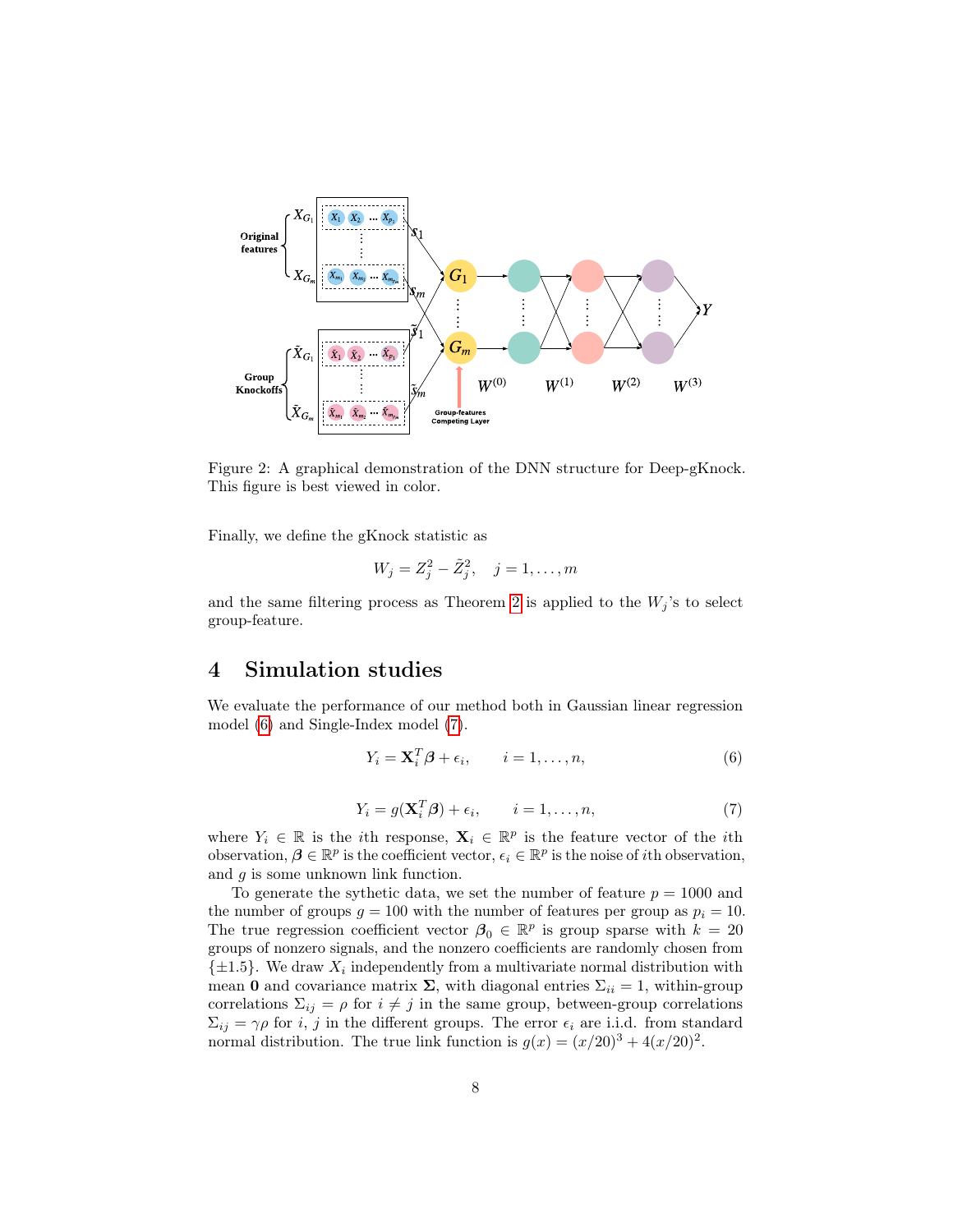In our default setting, we set  $n = 1000$ ,  $\rho = \gamma = 0$ . To study the effects of sample size, between-group correlation and within-group correlation, we vary one setting and keep the others remain at their default level in each experiment.

- Sample size: we vary the number of observations from  $500,750,1000,1250$ to 1500.
- Group correlation: we fix the within-group correlation  $\rho = 0.5$ , and set the between-group correlation to be  $\gamma \rho$ , with  $\gamma \in \{0, 0.2, \ldots, 0.8\}.$
- Within-group correlation: we vary within-group correlation with  $\rho \in$  $\{0, 0.2, \ldots, 0.8\}$  and fix  $\gamma = 0.4$ .

We compare the performance of Deep-gKnock with group-SLOPE available in the R package grpSLOPE [\(Gossmann](#page-11-9) *et al.*, [2016\)](#page-11-9). For each setting, we run each experiment for 100 replications and set the target gFDR level  $q = 0.2$ . The empirical gFDR and power are reported in Table [1](#page-8-0) & [2.](#page-9-0)

In the linear model setting shown in Table [1,](#page-8-0) group-SLOPE fails to control the gFDR at the target level  $gFDR = 0.2$  in each of the following three situations: (1)  $p > n$ ; (2) between-group correlation  $\gamma$  is large; (3) within group correlation  $\rho$ is large. In contrast, Deep-gKnock can precisely control the gFDR in all settings.

In the single-index model setting shown in Table [2,](#page-9-0) Deep-gKnock achieves higher power and consistently control gFDR in all settings, which demonstrates the advantages of our Deep-gKnock by using DNN to model the non-linear relationship between features and response.

<span id="page-8-0"></span>

|             | Varying Sample size $n$ |      |                       |      | Varying Between-group correlation $\gamma$ Varying Within-group correlation $\rho$ |                   |      |                     |       |      |      |      |                         |      |
|-------------|-------------------------|------|-----------------------|------|------------------------------------------------------------------------------------|-------------------|------|---------------------|-------|------|------|------|-------------------------|------|
| $n_{\cdot}$ | Deep-gKnock group-SLOPE |      |                       |      |                                                                                    | $Deep-gKnock$     |      | group-SLOPE         |       |      |      |      | Deep-gKnock group-SLOPE |      |
|             |                         |      | gFDR Power gFDR Power |      |                                                                                    |                   |      | $gFDR$ Power $gFDR$ | Power |      |      |      | gFDR Power gFDR Power   |      |
| 500         | 0.19                    | 0.98 | 0.36                  | 0.73 | 0.00                                                                               | 0.18              | 0.98 | 0.20                | 1.00  | 0.00 | 0.17 | 1.00 | 0.21                    | 1.00 |
| 750         | 0.21                    | 0.99 | 0.30                  | 0.99 |                                                                                    | $0.20\quad 0.18$  | 0.99 | 0.23                | 1.00  | 0.20 | 0.19 | 1.00 | 0.22                    | 1.00 |
| 1000        | 0.20                    | 0.99 | 0.21                  | 1.00 |                                                                                    | $0.40 \quad 0.20$ | 0.99 | 0.26                | 1.00  | 0.40 | 0.14 | 1.00 | 0.24                    | 1.00 |
| 1250        | 0.23                    | 0.99 | 0.17                  | 1.00 | 0.60                                                                               | 0.17              | 0.99 | 0.30                | 1.00  | 0.60 | 0.14 | 1.00 | 0.27                    | 1.00 |
| 1500        | 0.21                    | 0.99 | 0.15                  | .00. | 0.80                                                                               | 0.18              | 0.99 | 0.40                | 1.00  | 0.80 | 0.11 | 0.95 | 0.30                    | 1.00 |

Table 1: Simulation results for linear model.

### 5 Real data analysis

In addition to the simulation studies presented in Section [4,](#page-7-3) we also demonstrate the performance of Deep-gKnock on two real data sets. The gFDR level is set to  $q=0.2$ .

#### 5.1 Application to prostate cancer data

The prostate cancer data contains clinical measurements for 97 male patients who were about to receive a radical prostatectomy. It was analyzed in [Hastie](#page-11-10)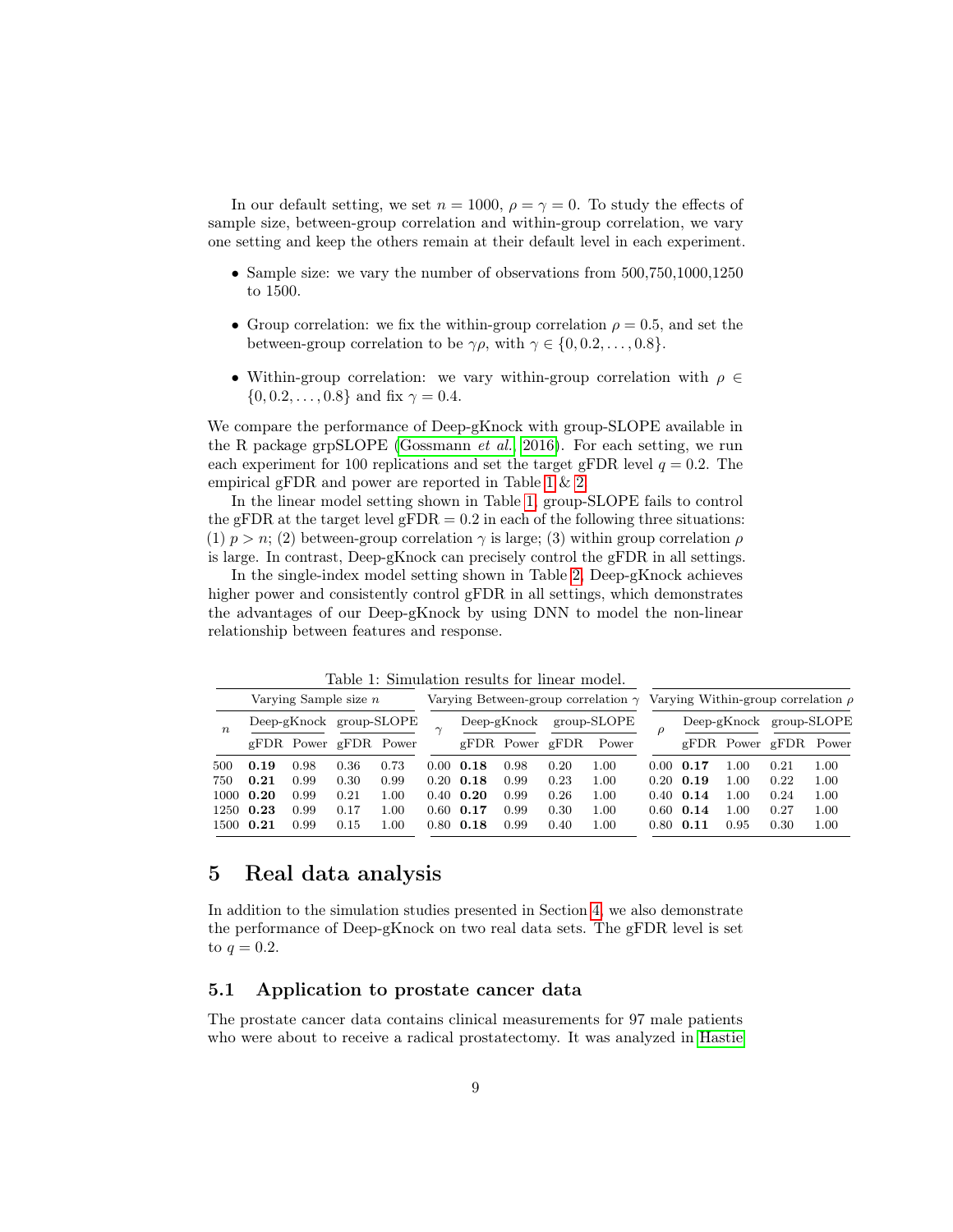<span id="page-9-0"></span>

| Varying Sample size $n$ |      |      |                         |      | Varying Between-group correlation $\gamma$ Varying Within-group correlation $\rho$ |               |                     |             |       |                   |      |      |                         |      |
|-------------------------|------|------|-------------------------|------|------------------------------------------------------------------------------------|---------------|---------------------|-------------|-------|-------------------|------|------|-------------------------|------|
| $n_{\cdot}$             |      |      | Deep-gKnock group-SLOPE |      |                                                                                    | $Deep-gKnock$ |                     | group-SLOPE |       |                   |      |      | Deep-gKnock group-SLOPE |      |
|                         |      |      | gFDR Power gFDR Power   |      |                                                                                    |               | $gFDR$ Power $gFDR$ |             | Power |                   |      |      | gFDR Power gFDR Power   |      |
| 500                     | 0.22 | 0.71 | 0.08                    | 0.03 | 0.00                                                                               | 0.14          | 0.53                | 0.12        | 0.17  | 0.00              | 0.20 | 0.78 | 0.12                    | 0.18 |
| 750                     | 0.18 | 0.72 | 0.14                    | 0.15 | 0.20                                                                               | 0.19          | 0.74                | 0.30        | 0.28  | 0.20              | 0.25 | 0.79 | 0.31                    | 0.31 |
| 1000 0.18               |      | 0.72 | 0.12                    | 0.21 | 0.40                                                                               | 0.20          | 0.82                | 0.46        | 0.35  | $0.40 \quad 0.17$ |      | 0.83 | 0.42                    | 0.34 |
| 1250                    | 0.18 | 0.73 | 0.12                    | 0.32 | 0.60                                                                               | 0.21          | 0.88                | 0.52        | 0.40  | 0.60              | 0.17 | 0.88 | 0.48                    | 0.35 |
| 1500 0.19               |      | 0.75 | 0.14                    | 0.45 | 0.80                                                                               | 0.19          | 0.86                | 0.57        | 0.43  | 0.80              | 0.17 | 0.94 | 0.53                    | 0.34 |

Table 2: Simulation results for Single-Index model.

[et al.](#page-11-10)  $(2013)$  to study the correlation between the response Y, the level of prostate-specific antigen (lpsa) and other eight features. The features are log cancer volume (lcavol), log prostate weight (lweight), age, log of the amount of benign prostatic hyperplasia (lbph), seminal vesicle invasion (svi), log of capsular penetration (lcp), Gleason score (gleason), and percent of Gleason scores 4 or 5 (pgg45).

For the categorical variable svi with two levels, we coded it by one dummy variable and treated it as one group. For each continuous variable, we used five B-Spline basis functions to represent its effect and treated those five basis functions as a group. This provides us eight groups with a total of 36 features. We summarize the group-feature selection results in Table [3.](#page-9-1) The features selected by Deep-gKnock are the same as using Lasso in [Hastie](#page-11-10) et al. [\(2013\)](#page-11-10).

<span id="page-9-1"></span>Table 3: Group feature selection results for prostate cancer data Method | group-feature selected group-SLOPE lcavol, lweight, svi, gleason

Deep-gKnock | lcavol, lweight

### 5.2 Application to yeast cell cycle data

We apply Deep-gKonck to the task of identifying the important transcription factors (TFs), which are related to regulation of the cell cycle. TFs belong to a class of proteins called binding proteins, and control the rate at which DNA is transcribed into mRNA. We utilize a yeast cell cycle data set from [Spellman](#page-12-8) [et al.](#page-11-11)  $(1998)$  and Lee et al.  $(2002)$ . The response Y is the messenger ribonucleic acid (mRNA) levels on  $n = 542$  genes, and are measured at 28 minutes during a cell cycle. The features **X** is the measurements of binding information of  $p = 106$ TFs . Out of the 106 TFs, 21 TFs are known and experimentally confirmed cell cycle related TFs [\(Wang](#page-12-9) et al., [2007\)](#page-12-9).

It has been studied that groups of TFs function in a coordinated fashion to direct cell division, growth and death [\(Latchman, 1997\)](#page-11-12). Following Ma [et al.](#page-12-10) [\(2007\)](#page-12-10), we use the K-means method to cluster the 106 TFs, and determine the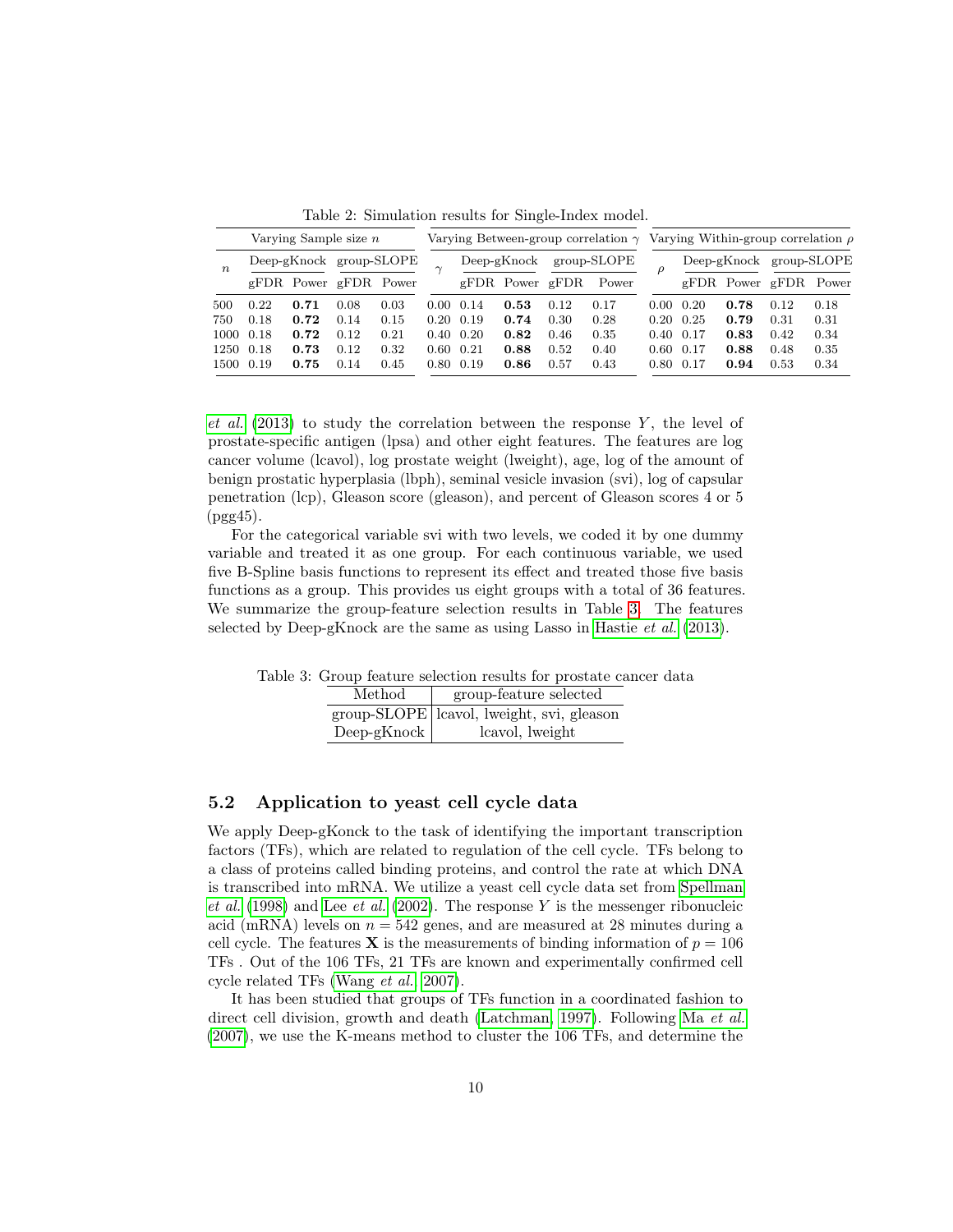optimal number of clusters using the Gap statistic [\(Tibshirani](#page-12-11) et al., [1999\)](#page-12-11). The Gap statistic suggests the 106 TFs can be clustered into 20 groups. To visulize the clustering results, we use Principal Component Analysis (PCA) algorithm to reduce the dimensionality to its first two principal components, which results in a scatter plot of data points colored by their cluster labels in Figure [3.](#page-10-0) One of the clusters contains four TFs and all of them are experimentally verified. Group-

<span id="page-10-0"></span>

Figure 3: Cluster plot for 106 TFs in Yeast Cell Cycle data

SLOPE identified 7 groups which contains 41 TFs. including 12 confirmed TFs. Deep-gKnock identified 5 groups which contains 26 TFs including 11 confirmed TFs. To demonstrate the selection performance, following [Zhu and Su](#page-12-12) [\(2019\)](#page-12-12), we also compute the probability of containing at least  $q$  confirmed TFs from a s randomly chosen TFs from a hypergeometric distribution in Table [4.](#page-10-1) We included the results for the Lasso in Table [4](#page-10-1) as a benchmark. Smaller probability values suggest better feature selection performance. The small probability of Deep-gKnock suggests that the large number of confirmed TFs selected is not due to chance. Deep-gKnock also outperforms group-SLOPE.

<span id="page-10-1"></span>Table 4: Probability of containing at least q confirmed TFs out of 85 unconfirmed and 21 confirmed TFs in a random draw of  $s$  TFs.

| a rangoni urawa or e          |        |               |
|-------------------------------|--------|---------------|
| $\operatorname{Method}$       |        | $P(Q \geq q)$ |
| Lasso                         | 100 21 | 0.256         |
| group-SLOPE   41 12 0.04673   |        |               |
| Deep-gKnock   26 11 $0.00192$ |        |               |

## 6 Conclusion

We have introduced a novel group-feature selection method Deep-gKnock combining Knockoffs with DNNs. It provides an end-to-end group-wise feature selection with controlled gFDR for high dimensional data. With the flexibility of DNN, we also provide deep representations with enhanced interpretability and reproducibility. Both synthetic and real data analysis is provided to demonstrate that Deep-gKnock can achieve superior power and accurate gFDR control compared with state-of-the-art methods. Moreover, Deep-gKnock achieves scientifically meaningful group-feature selection results for real data sets.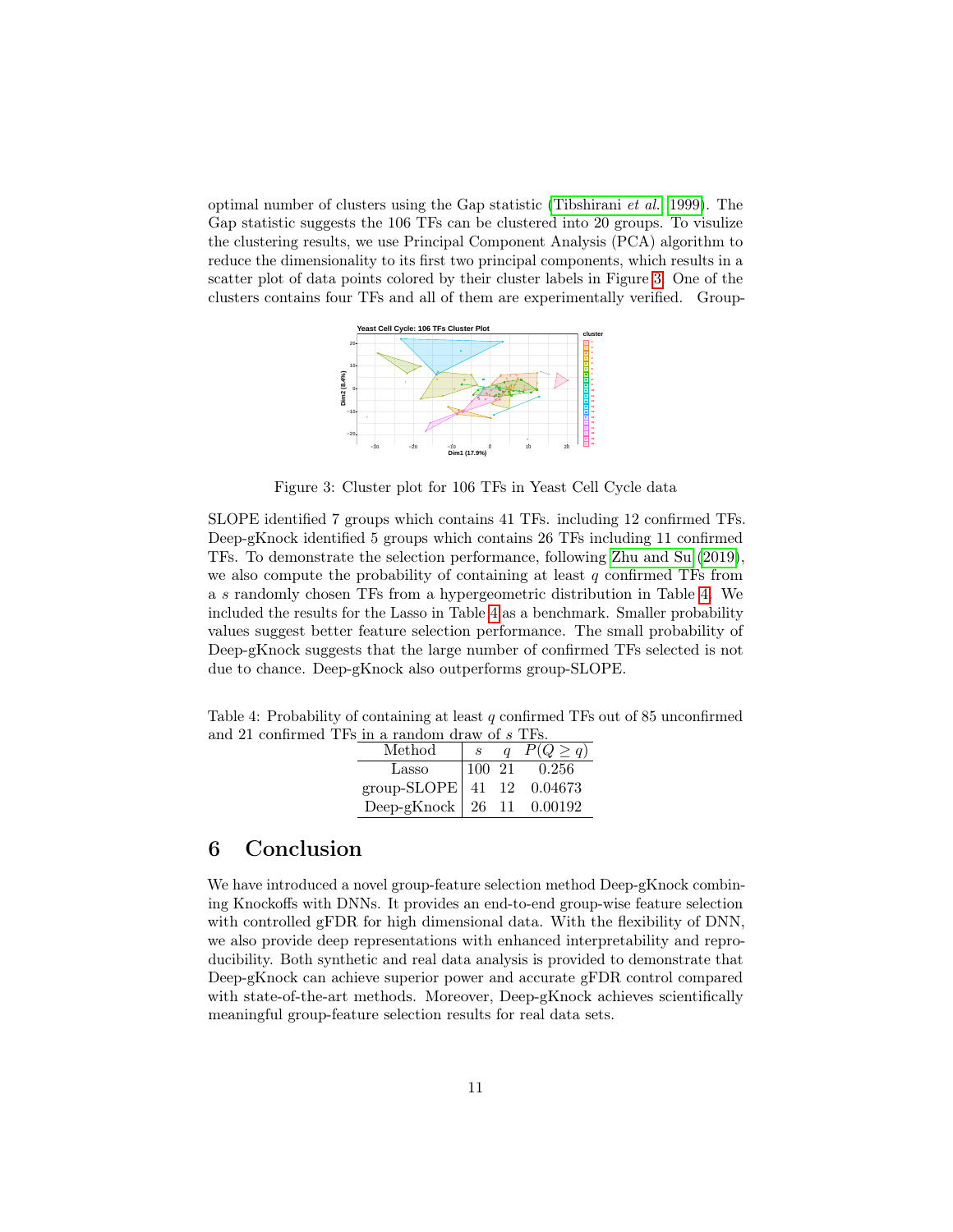### References

- <span id="page-11-8"></span>Barber, R. F. and Candès, E. J. (2016). A knockoff filter for high-dimensional selective inference.  $arXiv$  preprint  $arXiv:1602.03574$ .
- <span id="page-11-2"></span>Barber, R. F., Candès, E. J., et al. (2015). Controlling the false discovery rate via knockoffs. The Annals of Statistics, 43(5), 2055–2085.
- <span id="page-11-1"></span>Bogdan, M., Van Den Berg, E., Sabatti, C., Su, W., and Candès, E. J. (2015). Slope—adaptive variable selection via convex optimization. The annals of applied statistics,  $9(3)$ , 1103.
- <span id="page-11-4"></span>Brzyski, D., Gossmann, A., Su, W., and Bogdan, M. (2018). Group slope– adaptive selection of groups of predictors. Journal of the American Statistical Association, pages 1–15.
- <span id="page-11-3"></span>Candes, E., Fan, Y., Janson, L., and Lv, J. (2018). Panning for gold:'modelx'knockoffs for high dimensional controlled variable selection. Journal of the Royal Statistical Society: Series B (Statistical Methodology), 80(3), 551–577.
- <span id="page-11-7"></span>Chen, J., Song, L., Wainwright, M. J., and Jordan, M. I. (2018). Learning to explain: An information-theoretic perspective on model interpretation. arXiv preprint arXiv:1802.07814.
- <span id="page-11-5"></span>Dai, R. and Barber, R. (2016). The knockoff filter for fdr control in group-sparse and multitask regression. In International Conference on Machine Learning, pages 1851–1859.
- <span id="page-11-9"></span>Gossmann, A., Brzyski, D., Su, W., and Bogdan, M. (2016). grpSLOPE: Group Sorted L1 Penalized Estimation. R package version 0.2.1.
- <span id="page-11-10"></span>Hastie, T., Tibshirani, R., and Friedman, J. (2013). The Elements of Statistical Learning: Data Mining, Inference, and Prediction. Springer Series in Statistics. Springer New York.
- <span id="page-11-0"></span>Huang, J., Breheny, P., and Ma, S. (2012). A selective review of group selection in high-dimensional models. Statistical science: a review journal of the Institute of Mathematical Statistics, 27(4).
- <span id="page-11-6"></span>Kingma, D. P. and Welling, M. (2013). Auto-encoding variational bayes.  $arXiv$ preprint  $arXiv:1312.6114$ .
- <span id="page-11-12"></span>Latchman, D. S. (1997). Transcription factors: an overview. The international journal of biochemistry  $\mathcal C$  cell biology, **29**(12), 1305–1312.
- <span id="page-11-11"></span>Lee, T. I., Rinaldi, N. J., Robert, F., Odom, D. T., Bar-Joseph, Z., Gerber, G. K., Hannett, N. M., Harbison, C. T., Thompson, C. M., Simon, I., et al. (2002). Transcriptional regulatory networks in saccharomyces cerevisiae. science, 298(5594), 799–804.